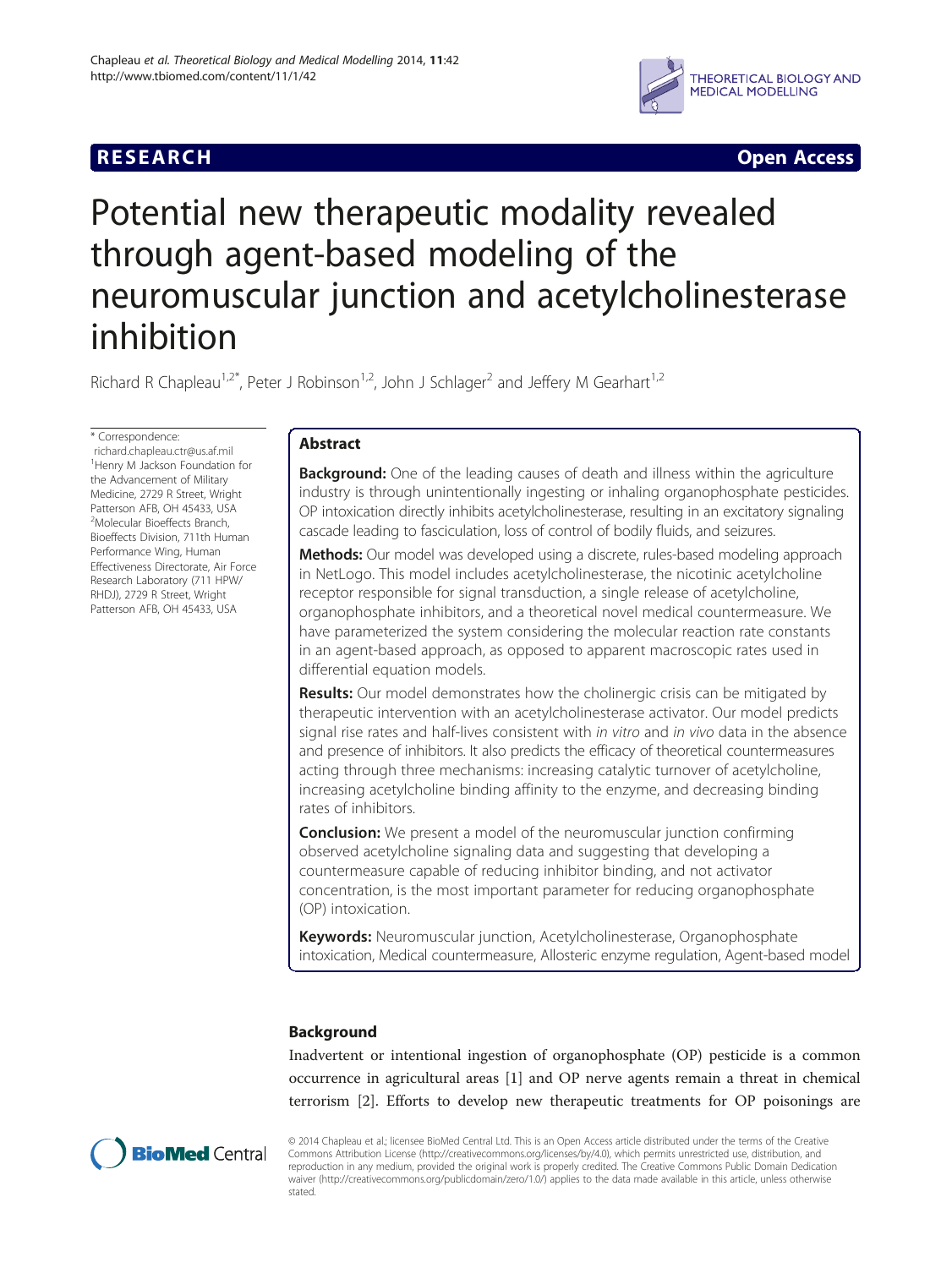frequently resulting in new oxime-based reactivators [[3\]](#page-7-0), stoichiometric bioscavengers [[4\]](#page-7-0), or catalytic scavengers [\[5](#page-7-0)]. These treatments rely upon knowledge and identification of an acute exposure, must be administered within a narrow therapeutic window, and are not broad treatments but are selective for specific OPs. Despite these limitations, the currently deployed OP therapeutics used in the U.S. (the Mark 1 pralidoxime/atropine autoinjector and pyridostigmine bromide) have been in use since the 1950s.

Current advanced computational models of OP intoxication are constructed as physiologically-based pharmacokinetic (PBPK) models in order to estimate target tissue dosimetry. These models are then connected to pharmacodynamic (PD) models to predict the biological response at the target site. Such models exist for paraoxon [[6,7\]](#page-7-0), diazinon [[8](#page-7-0),[9\]](#page-7-0), chlorpyrifos [[9\]](#page-7-0), diisopropylfluorophosphate (DFP) [[7,10\]](#page-7-0), and more recently for soman [[11\]](#page-7-0). The model for paraoxon poisoning was developed for the rainbow trout while the models for diazinon and DFP, in contrast, were validated against rat and human in vivo data. More broadly applicable models were developed for soman [[11\]](#page-7-0) and for dermal absorption of pesticides such as parathion and fenthion [[12](#page-7-0)]. The primary advantage of these PBPK models is that they can provide an accurate estimate of population behaviors and predict systemic outcomes.

The work presented here develops a PD model of the mammalian neuromuscular junction (NMJ) based on an agent-based model (ABM) describing acetylcholine signaling through nicotinic receptors (Figure [1\)](#page-2-0). Agent-based modeling is a discrete, rulesbased method of computational modeling that focuses on the individual components of an experimental system to perform in silico experiments [\[13](#page-7-0)]. ABMs are well suited for cases where the modeling goal is to test the validity of a mechanistic hypothesis [[14](#page-7-0)], such as the case herein where allosteric activation of AChE is proposed to protect against OP intoxication. For example, the use of an ABM to model signaling events in the NF-κB pathway showed strong correlation between ABM, differential equation approaches (ODE), and in vitro measurements [[15](#page-7-0)]. Lipniacki [[16\]](#page-7-0) showed that a purely ODE approach within the NF-κB system does not fully account for singular events, which required superposition of stochastic modeling onto the ODE. Furthermore, a recent modeling method has extended the ABM to include even finer resolution of physical space in chemical reactions, generating a spatial model of toll-like receptor 4 immune signaling that qualitatively reproduced the observed dynamics of tumor necrosis factor secretion [\[17](#page-7-0)].

Compared with ODEs, ABM constructs are readily adapted to spatial dimensions [[18\]](#page-7-0); are stochastic by nature; can easily incorporate new information by adding more agent-types or modifying rules without rewriting the entire simulation; and reproduce emergent behaviors through parallelism and stochasticity [[14\]](#page-7-0). Models in the ABM paradigm can be assembled even when complete knowledge of the system being simulated is lacking, as, for example, in the case herein where the characteristics of an enzyme activator are theoretical. Finally, ABMs describe the behavior of individuals such that the simulation does not always follow the average behavior that the ODE description would provide, thus taking into account the often significant impact of "outlier events" on the overall biological process. Although the system outcome from each ABM run is different, multiple runs provide a non-parametric means to explore the variability of outcomes, including the impact of rare events, eventually converging with the ODE-based results.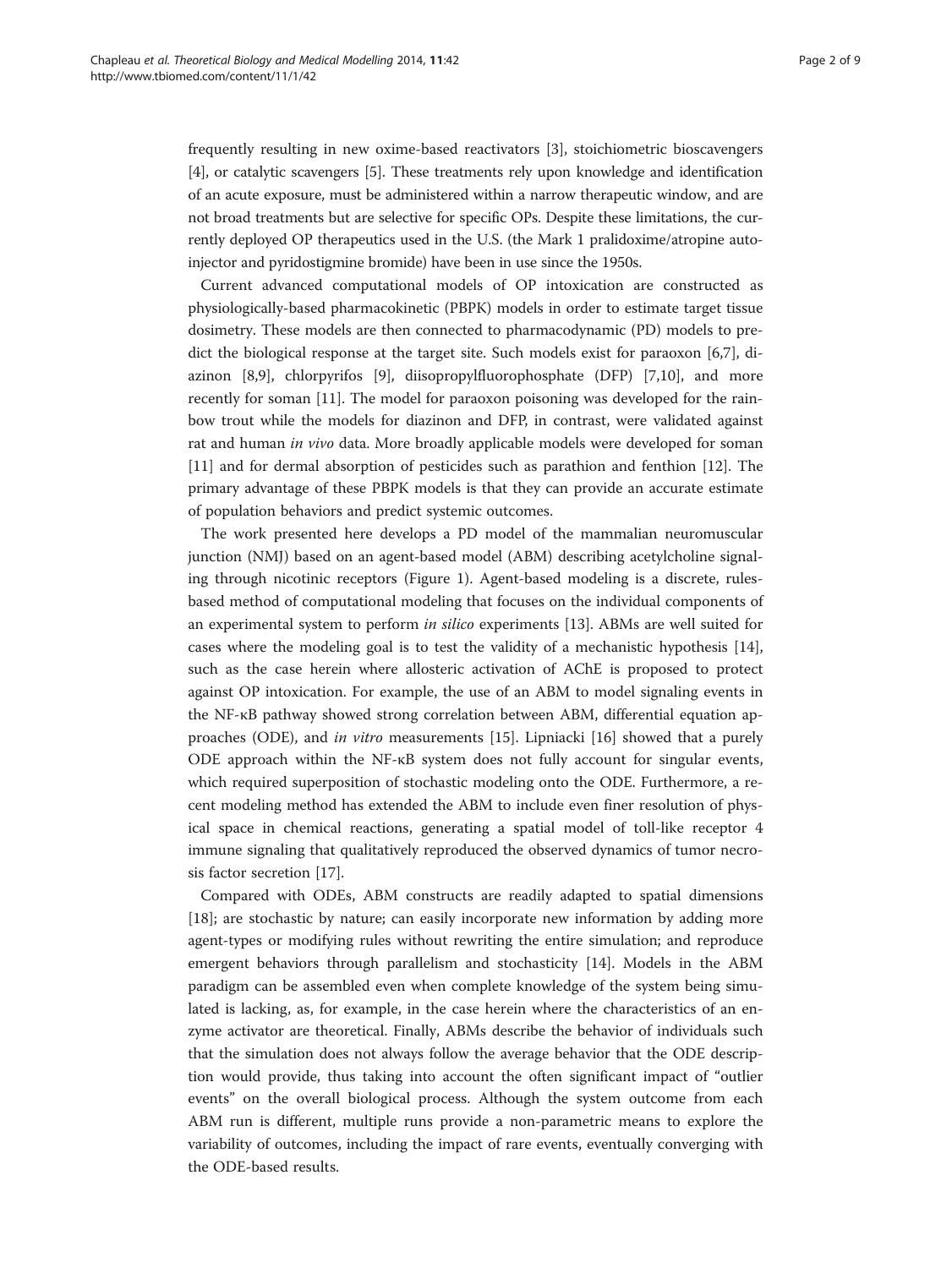<span id="page-2-0"></span>

Traditional ODE models can be successfully employed to predict macroscopic effects that are changing in a continual manner; however they fall short in modeling dynamic processes such as biological systems that can change properties over time [[19\]](#page-8-0). The NMJ modeled here is a particularly unique example of a dynamic biological system.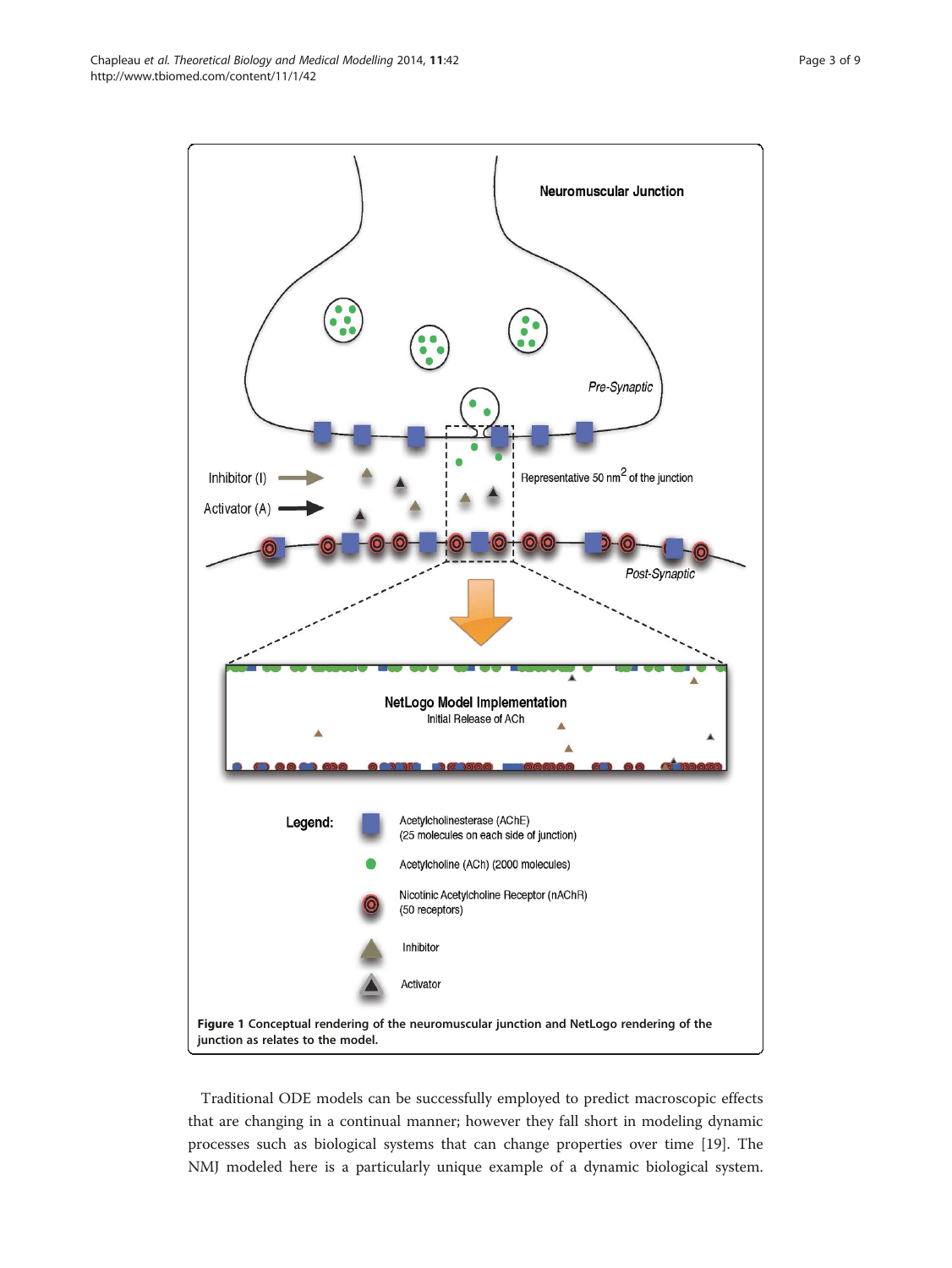<span id="page-3-0"></span>The model includes a single release of acetylcholine (2000 molecules) from the neuron into a 50  $\text{nm}^2$  region of the junction, containing 25 acetylcholinesterase molecules (biologically, these are tetramers treated individually) on each side of the junction and 50 nicotinic acetylcholine receptors (nAChR). When an individual acetylcholine molecule interacts with either the enzyme or the receptor, the agents both change.

# Results and discussion

The model described here permits small molecular agents (i.e. ACh, inhibitor, and activator) to travel through the neuromuscular junction and interact with proteins (i.e. AChE or nAChR), binding and dissociating according to their state. Each agent is a biological entity and the interactions between protein and small molecule are based upon experimentally determined rate constants. As with the real-world, this model is limited in that interactions can only occur when two criteria are satisfied: two agents must be in physical proximity to each other, and they each must be capable of binding (i.e. no partner for ACh, and 0 or 1 partner for nAChR). To maintain consistency with the reality of a single endosome release, the model is spatially constrained along the y-axis to the junction distance, while the x-axis is allowed to remain unconstrained to simulate diffusion into and out of the region of interest.

To measure model performance and ensure the accuracy of the predictions generated, a set of simulations were performed wherein neither inhibitors nor activators were present and also with full AChE inhibition (Figure 2). The predicted shape and response to AChE inhibition is in agreement with *in vitro* observations  $[20,21]$ , and the predicted end-plate potential (e.p.p.; represented by number of open receptor channels in our model) rise-time of 35 msec and half-life of 94 msec are comparable with observed values of 6 msec and 7 msec, respectively [[20](#page-8-0)]. The nearly 10-fold discrepancy between prediction and observation is not unexpected, as these references provide data from an amphibian leg muscle measurement and also demonstrated that both the e.p.p. rise-time and half-life can be affected by extracellular ionic strength, membrane potential, amount of ACh released, and the placement of electrodes for measurements.

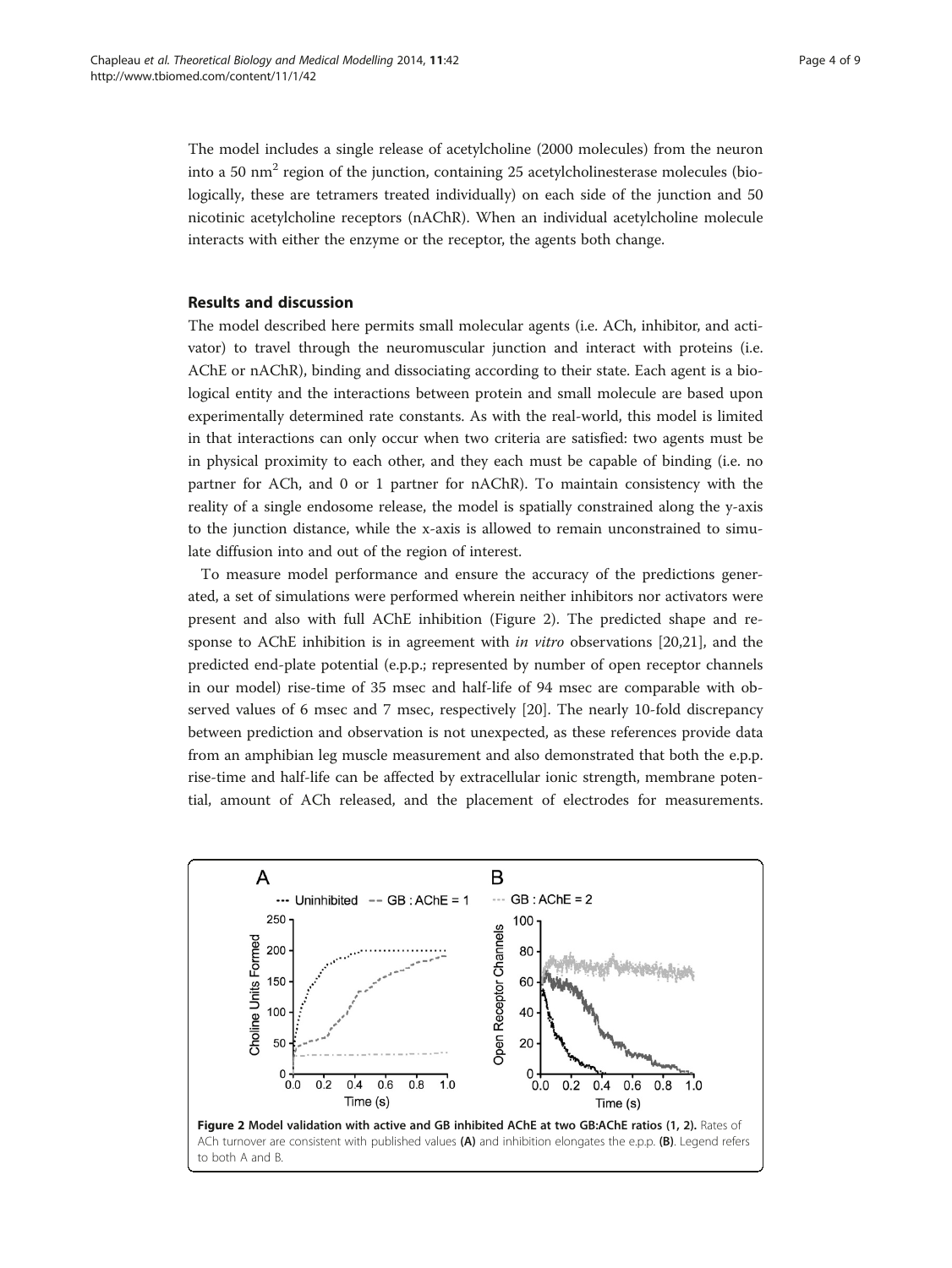Previous ex vivo data in frog muscles show similar time scales and half-lives in the presence and absence of AChE inhibitors [[21](#page-8-0)].

Inhibition of AChE activity sharply decreases ACh clearance and elongates the e.p.p. (Figure [2\)](#page-3-0). When maximally inhibited by GB (GB to AChE ratio of 2), the e.p.p. rise time was still 35 msec, however the half-life increased to 5.8 s. Inhibition at an inhibitor-enzyme ratio of 1 resulted in the appearance of two ACh turnover phases, the fast phase corresponding to the first 220 msec with a plateau equivalent to the fully inhibited level and a half-life of 2.3 msec, and a second, slower phase with a half-life of 211 msec. The e.p.p. prediction (Figure [2](#page-3-0)B) in this case also exhibited a two state response, with a signal plateau of 209 msec before signal decay with a half-life of 206 msec. Clearly, AChE inhibition affects multiple aspects of ACh clearance and the resulting e.p.p. duration.

To test the effects of general activation as a therapy for AChE inhibition by OPs, the impacts of small changes in activation parameters and activator concentrations on the e.p.p. were evaluated (Figure 3). By altering these parameters by 10, the inhibitor binding coefficient  $(\varepsilon\text{-}inh)$ , was identified as the most critical parameter in affecting e.p.p. duration. Following the demonstration that modulating inhibitor binding could alleviate OP inhibition, the model was used to predict optimal activation coefficients to rescue severely inhibited NMJs. Considering this worst-case situation in which the majority of AChE would be inhibited, the inhibitor to activator ratio (IAR) at which the e.p.p. duration was 25% that of the uninhibited duration (Table [1](#page-5-0)) for several OP inhibitors was found, and used with a fully inhibited enzyme (inhibitor to enzyme ratio of 2:1) to calculate the lowest  $\varepsilon$ -inh for again returning the e.p.p. duration to within 25% of the uninhibited value. We hypothesize that the activator used here is allosterically activating, in that we observe changes in OP binding as being more critical than altering active

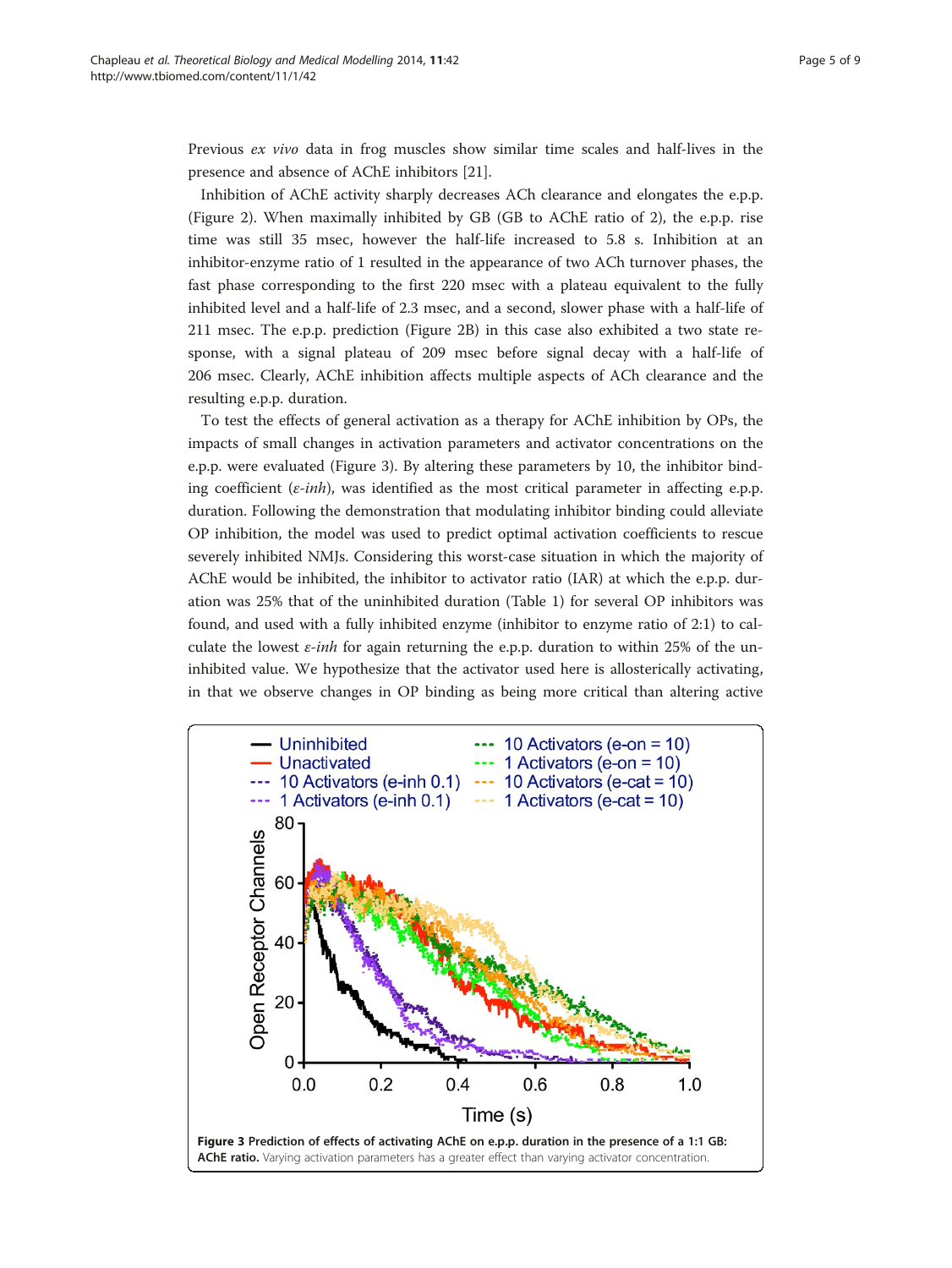| <b>Inhibitor</b> | Highest IAR <sup>a</sup> | Target e.p.p. duration | $\varepsilon$ -inh $^b$<br>.012 |  |
|------------------|--------------------------|------------------------|---------------------------------|--|
| <b>VX</b>        | 1.43                     | 0.939 s                |                                 |  |
| <b>VR</b>        | 1.67                     | 2.604 s                | .026                            |  |
| GA               | 10                       | 0.639 s                | .086<br>.046<br>.066<br>.034    |  |
| GB               | 1.67                     | 0.627s<br>1.704 s      |                                 |  |
| GD               | 5<br>3.33                |                        |                                 |  |
| GF               |                          | 2.604 s                |                                 |  |
| <b>DFP</b>       | 2                        | 0.517 s                | .094                            |  |
| Paraoxon         | 1.67                     | 0.567s                 | .080                            |  |

<span id="page-5-0"></span>Table 1 Predicted therapeutic parameters for preventing OP-induced intoxication

aHighest ratio to return e.p.p. shift duration to 75% of inhibited at 1:1 inhibitor:AChE (partial AChE inhibition). ε-on, ε-off,  $\epsilon$ -cat = 1;  $\epsilon$ -inh = 0.1.

<sup>b</sup>Lowest activation coefficient to e.p.p. duration to 20% of uninhibited at 1:1 GB:AChE (full AChE inhibition) and IAR.

site chemistry. Allosteric binding sites can be associated with long-range structural rearrangements [[22\]](#page-8-0) which could modulate the AChE active site cleft and "neck" without significantly altering the arrangement of the catalytic triad.

By using an ABM, we take into account the dynamic nature of the activation event. In this case, the binding of a single activator agent to a single enzyme agent will transiently alter the behavior of that enzyme (for example, reducing the inhibitor's binding affinity). With an ODE-based model, this small nuance of a single agent changing activity would be lost due to the averaging achieved by considering the populations of all enzyme agents. Within the context of this model, and the example just provided, a single activator binding to a single enzyme would account for a change of only 2% of the enzymes present, a negligible signal in the ODE yet one that we have shown to produce significant emergent behavior using the ABM.

### Conclusions

Our model supports the hypothesis that as a potential therapeutic route, allosteric AChE activators provide a novel and useful approach for treating OP intoxication. Although our model does not rule out other methods and mechanisms of action, we contend that isolation and targeting the most effective allosteric therapies could produce life-saving effects by partially ameliorating the deleterious actions of AChE inhibitor binding.

#### Methods

Model development began with conceptually representative reaction diagrams, considering the binding of acetylcholine (ACh) to the nicotinic acetylcholine receptors (nAChR), ACh turnover by AChE, inhibition of AChE, and activation of AChE. These events can be represented by Figure [4](#page-6-0), where A is ACh; R is the receptor; AR and AO are monoliganded closed and open receptors, respectively; A2R and A2O are diliganded closed and open receptors, respectively; A2D is the desensitized receptor; E is AChE; I is the inhibitor; and  $\varepsilon$  are the activation coefficients for substrate binding ( $\varepsilon$ -on and  $\varepsilon$ off), catalysis ( $\varepsilon$ -cat), and inhibitor binding ( $\varepsilon$ -inh).

The system was modeled in NetLogo [[23\]](#page-8-0) as a single quantal injection of substrate [[24\]](#page-8-0). The rules assigned to the individual agents are summarized below: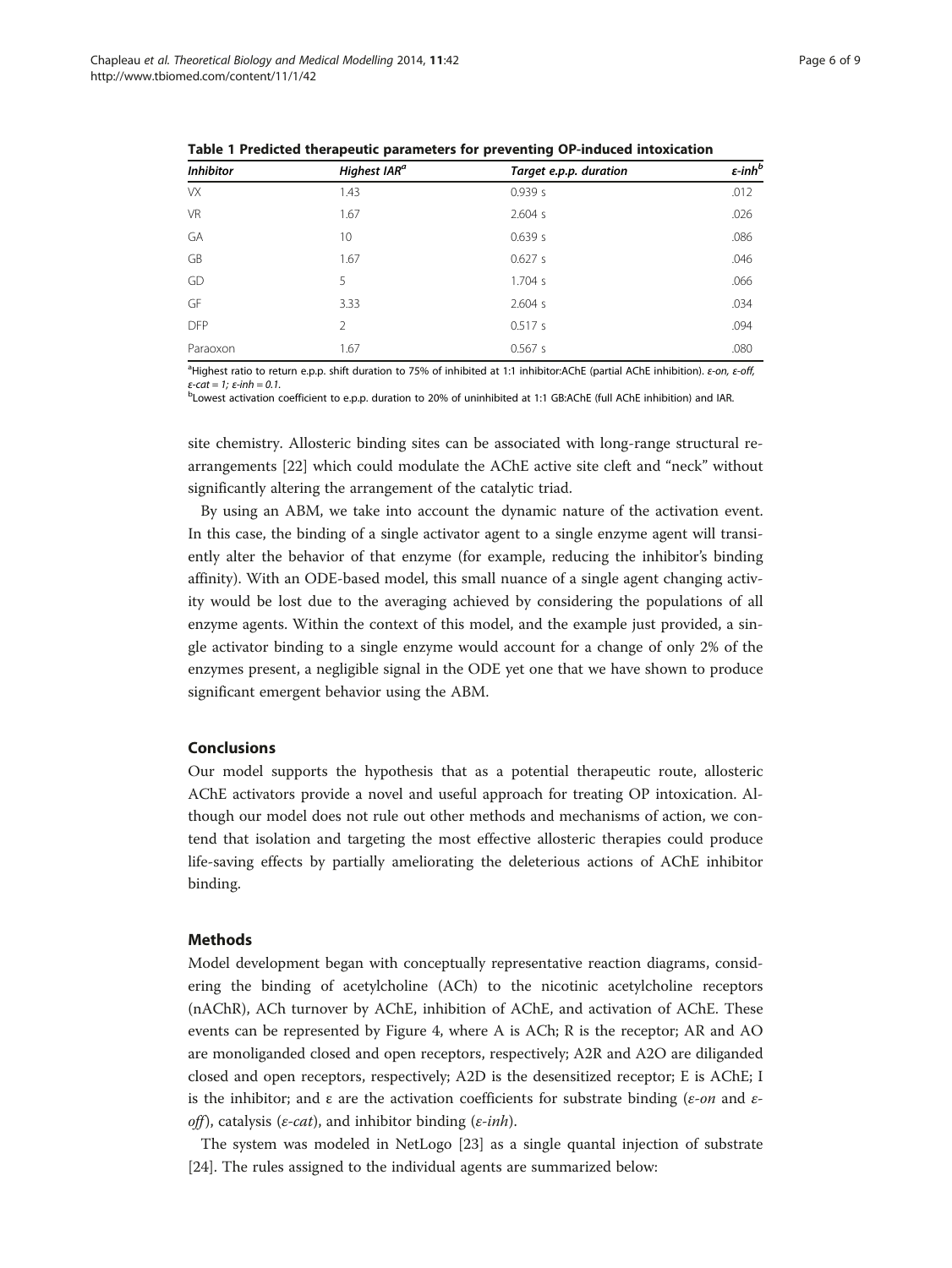<span id="page-6-0"></span>

 $nAChR$ : cannot move; can bind one or two ACh molecules; can convert from closed and bound to open and bound with either one or two ACh ligands; can convert from open with two ligands to desensitized with two ligands; can release either ligand AChE: cannot move; can bind single ACh molecule; can convert ACh to product; can bind inhibitor; can be aged by inhibitor; can bind activator; can release activator or ACh ACh: can move with diffusion; can bind to nAChR or AChE; can be converted to product Inhibitor: can move with diffusion; can bind to AChE; can induce AChE aging Activator: can move with diffusion; can bind to AChE; can alter AChE activities Product: disappears upon formation; increases accounting tracker by 1 unit

All of the microscopic rate constants were obtained directly from experimental reports, and there was no fitting of the model to observed data. The behavior resulting from each simulation run therefore emerges from the biophysical properties of the system and the definition of the rules. Receptor binding rates were parameterized from Hatton [\[25\]](#page-8-0). Enzyme turnover rates were obtained from Salih [[26](#page-8-0)] and Hasinoff [[27](#page-8-0)]. Inhibitor parameters were obtained from Hodge [\[28\]](#page-8-0), Radic [\[29\]](#page-8-0) and Worek [\[30](#page-8-0)] (Table 2).

## Supporting information available

The complete NetLogo code is included as supplemental information and is also available at the NetLogo model library ([ccl.northwestern.edu/netlogo/models/community/](ccl.northwestern.edu/netlogo/models/community/index.cgi) [index.cgi\)](ccl.northwestern.edu/netlogo/models/community/index.cgi) Additional file [1](#page-7-0).

| <b>Inhibitor</b> | k-inh $(M-1 min-1)$ | k-age $(h^{-1})$ |
|------------------|---------------------|------------------|
| GA               | 7.4 $*10^6$         | 0.036            |
| GB               | $2.7*10^{7}$        | 0.228            |
| GD               | $9.2*10^7$          | 6.6              |
| GF               | $4.9*10^{8}$        | 0.099            |
| VX               | $1.2*10^{8}$        | 0.019            |
| <b>VR</b>        | $4.4*10^{8}$        | 0.005            |
| Paraoxon         | $1.2*10^{6}$        | 0.186            |
| <b>DFP</b>       | $1.3*10^{5}$        | 0.221            |

|  |  |  | Table 2 Inhibitor parameters for model |  |  |
|--|--|--|----------------------------------------|--|--|
|--|--|--|----------------------------------------|--|--|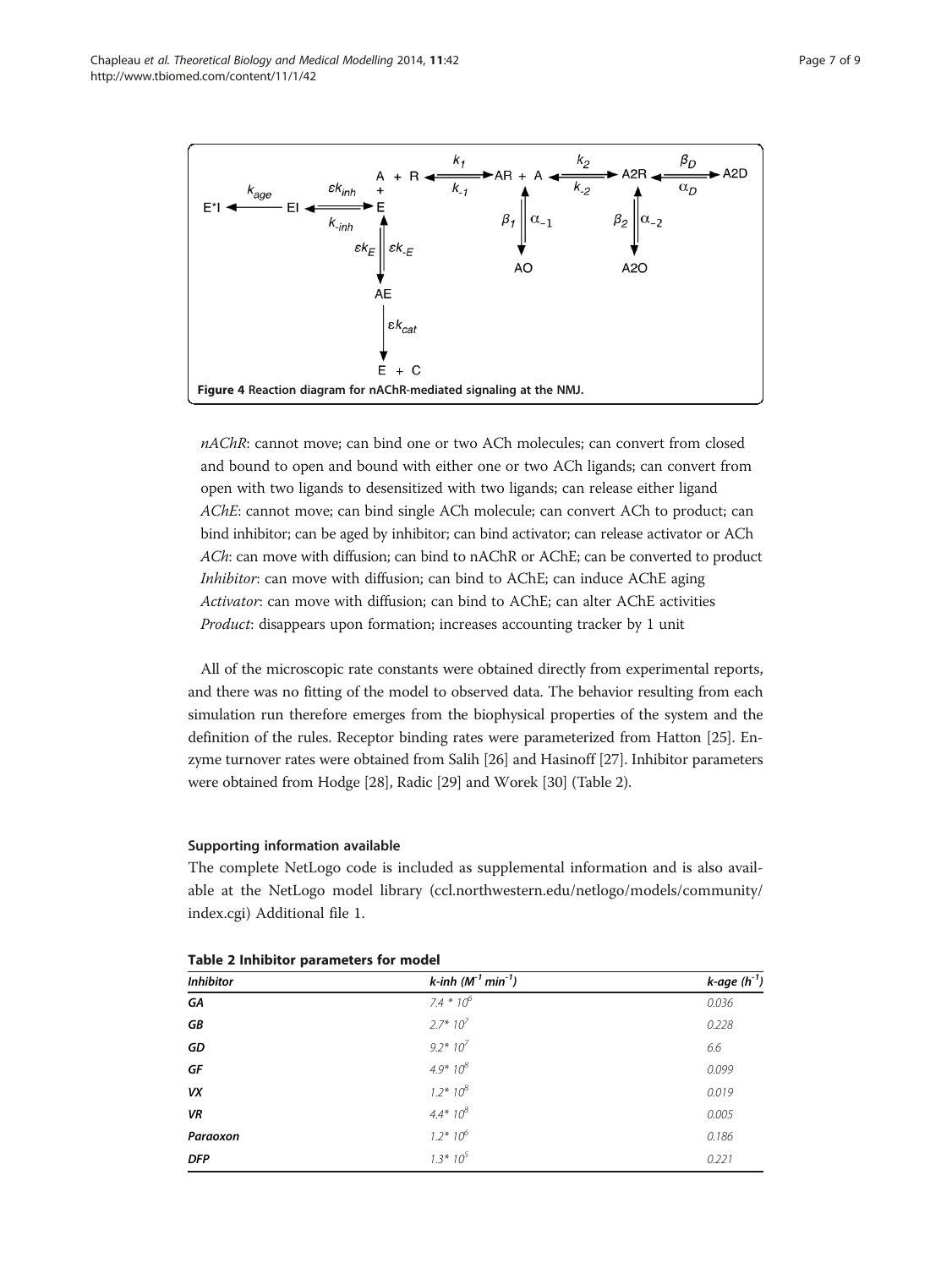# <span id="page-7-0"></span>Additional file

[Additional file 1:](http://www.biomedcentral.com/content/supplementary/1742-4682-11-42-S1.docx) Supporting Information Legends. NetLogo Code. Text code for the model. This code functions, but does not include the graphical user interface for the model, which is available at the NetLogo model library.

#### Competing interests

The authors declare that they have no competing financial interests.

#### Authors' contributions

RRC designed the scheme, constructed the model, performed the simulations, analyzed the data, and drafted the manuscript. PJR designed the scheme, reviewed the model, and drafted the manuscript. JJS reviewed the data and drafted the manuscript. JMG parameterized and reviewed the model, directed the simulations, analyzed the data and drafted the manuscript. All authors read and approved the final manuscript.

#### Authors' information

RRC is a protein biochemist, and an expert in enzyme inhibition. PJR is a biological modeler with extensive experience in ODE modeling in advanced biology, physics and mathematics. JJS is a board-certified toxicologist, a medicinal chemist, and expert in acetylcholinesterase inhibition by OPs. JMG is a board-certified toxicologist, a biological modeler, and expert in the toxicology and modeling of OP pesticides and nerve agents.

#### Acknowledgments

The authors thank Dr. Yaroslav Chushak, C. Erik Hack, Tammie Covington, Christopher Ruark and Amanda Hanes for comments and insight.

#### Received: 22 September 2014 Accepted: 24 September 2014 Published: 2 October 2014

#### References

- 1. Singh SP, Aggarwal AD, Oberoi SS, Aggarwal KK, Thind AS, Bhullar DS, Walia DS, Chahal PS: Study of poisoning trends in north India – a perspective in relation to world statistics. *J Forensic Lea Med* 2013, 20(1):14–18.
- Jett DA, Yeung DT: The CounterACT Research Network: basic mechanisms and practical applications. Proc Am Thorac Soc 2010, 7(4):254–256.
- 3. Gupta B, Sharma R, Singh N, Kuca K, Acharya JR, Ghosh KK: In vitro reactivation kinetics of paraoxon- and DFP-inhibited electric eel AChE using mono- and bis-pyridinium oximes. Arch Toxicol 2014, 88(2):381–390.
- 4. Rosenberg YJ, Gearhart J, Mao L, Jiang X, Hernandez-Abanto S: Protection against paraoxon toxicity by an intravenous pretreatment with polyethylene-glycol-conjugated recombinant butyrylcholinesterase in macaques. Chem Biol Interact 2014, 210:20-25.
- 5. Nachon F, Brazzolotto X, Trovaslet M, Masson P: Progress in the development of enzyme-based nerve agent bioscavengers. Chem Biol Interact 2013, 206(3):536–544.
- 6. Abbas R, Hayton WL: A physiologically based pharmacokinetic and pharmacodynamic model for paraoxon in rainbow trout. Toxicol Appl Pharmacol 1997, 145(1):192–201.
- 7. Gearhart JM, Jepson GW, Clewell HJ, Andersen ME, Connolly RB: Physiologically based pharmacokinetic model for the inhibition of acetylcholinesterase by organophosphate esters. Environ Health Perspect 1994, 102(suppl. 11):51–60.
- 8. Poet TS, Kousba AA, Dennison SL, Timchalk C: Physiologically based pharmacokinetic/pharmacodynamic model for the organophosphorous pesticide diazinon. Neurotoxicology 2004, 25(6):1013–1030.
- Timchalk C, Poet TS: Development of a physiologically based pharmacokinetic and pharmacodynamic model to determine dosimetry and cholinesterase inhibition for a binary mixture of chlorpyrifos and diazinon in the rat. Neurotoxicology 2008, 29(3):428–443.
- 10. Gearhart JM, Jepson GW, Clewell HJ 3rd, Andersen ME, Conolly RB: Physiologically based pharmacokinetic and pharmacodynamic model for the inhibition of acetylcholinesterase by diisopropylfluorophosphate. Toxicol Appl Pharmacol 1990, 106(2):295-310.
- 11. Chen K, Seng KY: Calibration and validation of a physiologically based model for soman intoxication in the rat, marmoset, guinea pig and pig. J Appl Toxicol 2012, 32(9):673-686.
- 12. Van der Merwe D, Brooks JD, Gehring R, Baynes RE, Monteiro-Riviere NA, Rivierre JE: A physiologically based pharmacokinetic model of organophosphate dermal absorption. Toxicol Sci 2006, 89(1):188-204.
- 13. Bonabeau E: Agent-based modeling: methods and techniques for simulating human systems. Proc Natl Acad Sci USA 2002, 99(suppl. 3):7280–7287.
- 14. An G, Mi Q, Dutta-Moscato J, Vodovotz Y: Agent-based models in translational systems biology. Wiley Interdiscip Rev Syst Biol Med 2009, 1(2):159–171.
- 15. Pogson M, Holcomb M, Smallwood R, Qwarnstrom E: Introducing spatial information into predictive NF-kB modelling – an agent-based approach. PLoS ONE 2008, 3(6):e2367.
- 16. An G: A model of TLR4 signaling and tolerance using a qualitative, particle-event-based method: introduction of spatially configured stochastic reaction chambers (SCSRC). Math Biosci 2009, 217(1):43–52.
- 17. Zhang L, Athale CD, Deisboeck TS: Development of a three-dimensional multiscale agent-based tumor model: simulating gene-protein interaction profiles, cell phenotypes and multicellular patterns in brain cancer. J Theor Biol 2007, 244:96–107.
- 18. Kaul H, Ventikos Y: Investigating biocomplexity through the agent-based paradigm. Brief Bioinform 2013, E-pub doi:10.1093/bib/bbt077.